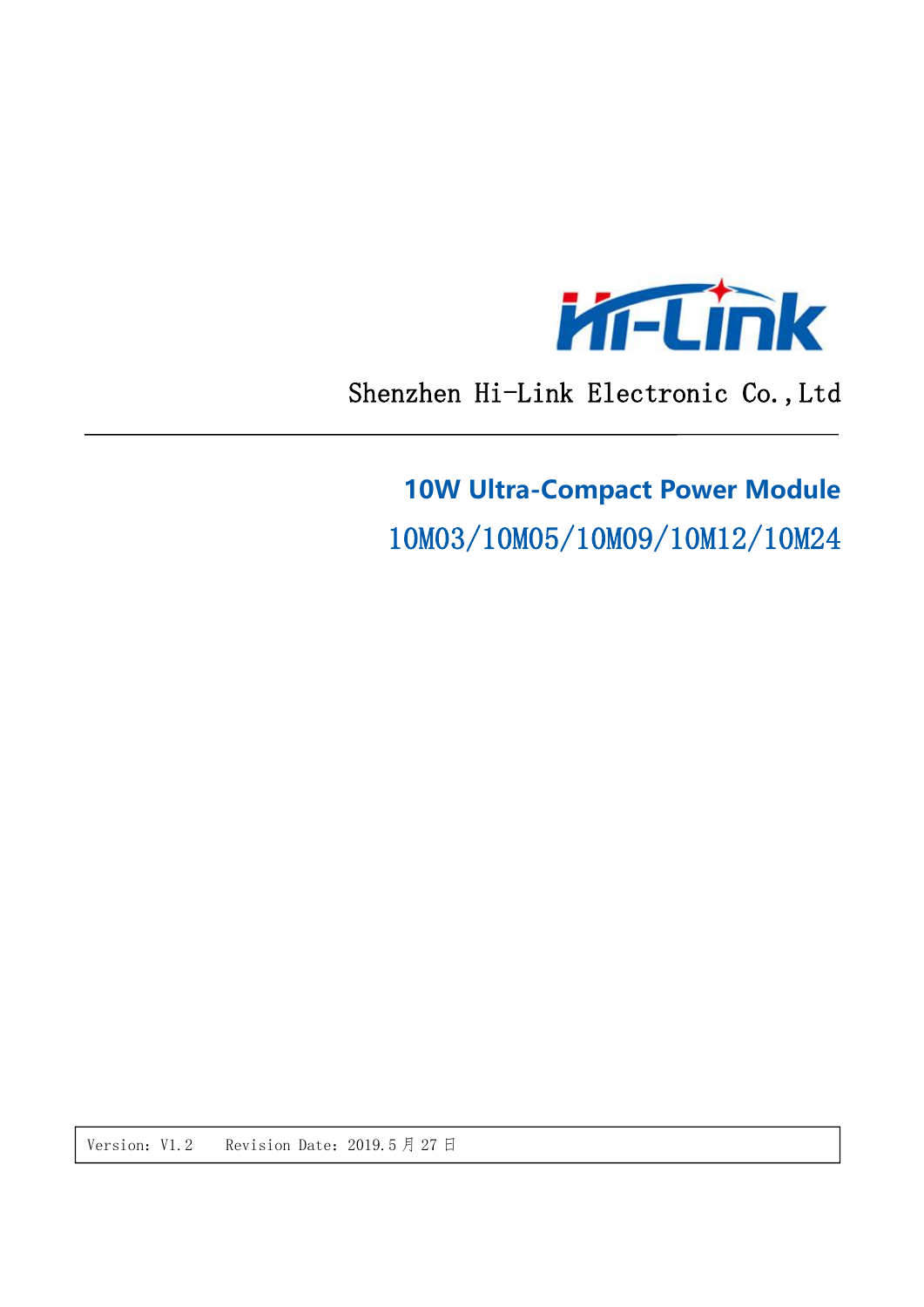## Contents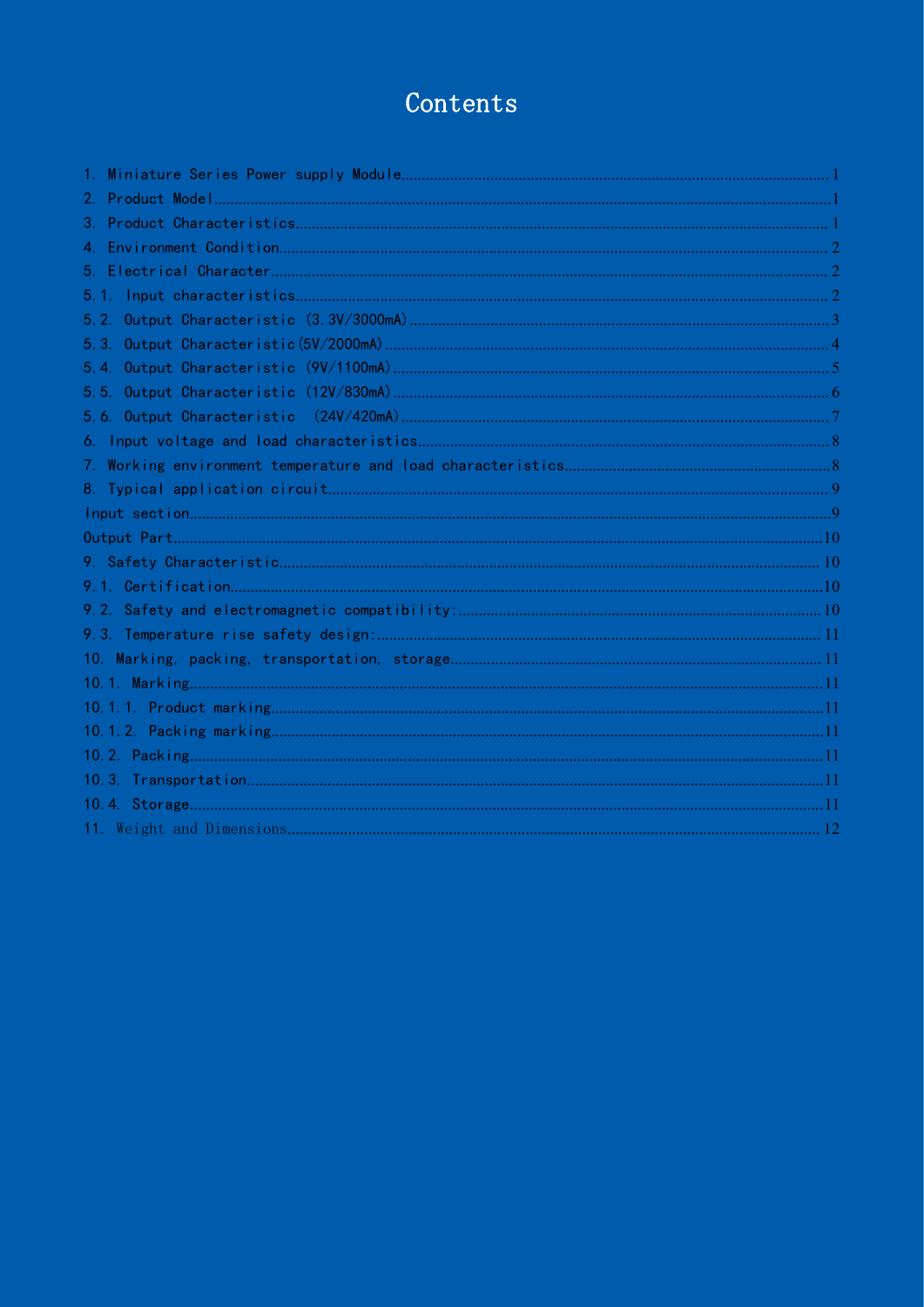

## <span id="page-2-0"></span>1. Miniature Series Power supply Module

The 10W ultra-small series power supply module isa small volume, high efficiency power module designed for customers by Hi-Link. It has the advantage of global input voltage range, low temperature rise, low power consumption, high efficiency, high reliability, high security isolation etc.,and has been widely used in smart home, automation control, communication equipment, instruments and other industries.

| <b>Type number</b><br>(MODEL) | <b>Size</b><br>(mm) | <b>Output</b><br><b>Power</b><br>(W) | <b>Output</b><br><b>Voltage</b><br>(V) | <b>Output</b><br><b>Current</b><br>(mA) | <b>Notes</b> |
|-------------------------------|---------------------|--------------------------------------|----------------------------------------|-----------------------------------------|--------------|
| <b>HLK-10M03</b>              |                     | 10                                   | 3.3                                    | 3000                                    |              |
| <b>HLK-10M05</b>              |                     | 10                                   | 5                                      | 2000                                    |              |
| <b>HLK-10M09</b>              | 46.9*27.8*21.8      | 10                                   | 9                                      | 1100                                    |              |
| <b>HLK-10M12</b>              |                     | 10                                   | 12                                     | 830                                     |              |
| <b>HLK-10M24</b>              |                     | 10                                   | 24                                     | 420                                     |              |

### <span id="page-2-1"></span>2. Product Model

### <span id="page-2-2"></span>3. Product Characteristics

- 1. Ultra-thin, ultra-small, minimum volume in the industry
- 2. Universal input voltage ((90~245Vac)
- 3. Low power consumption, environmental protection, no-load loss <0.1W
- 4. Low ripple and low noise
- 5. Good output short circuit and over-current protection and self-recovery
- 6. High efficiency, high power density
- 7. Input-output isolated voltage-proof 3000Vac
- 8. 100% full load aging and testing
- 9. High reliability, long life design, continuous working time more than 100000 hours
- 10. Meet UL,CE requirements; product design meets EMC and safety test requirements
- 11. Adopt high quality environmental protection waterproof heat conduction glue to fill seal,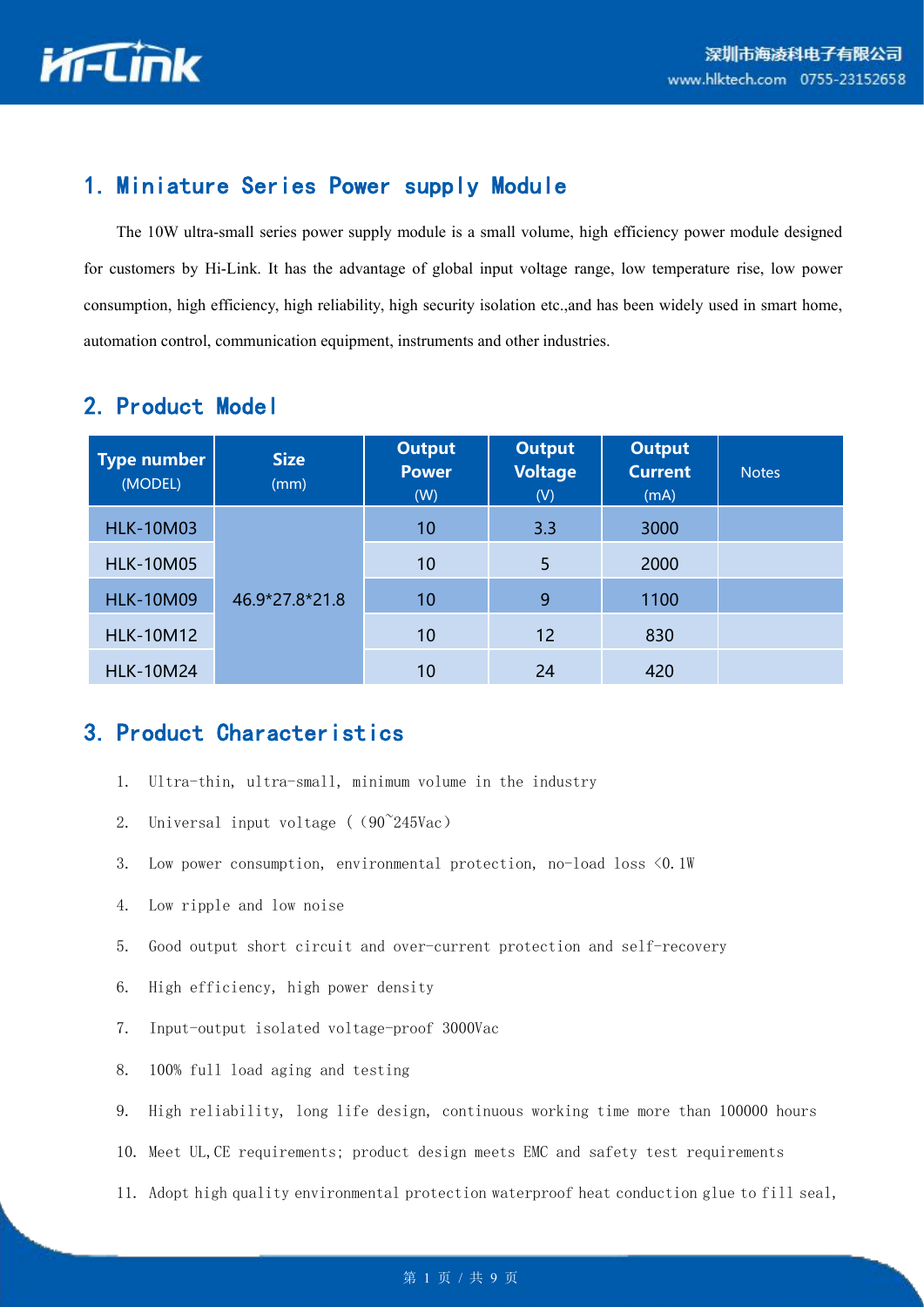

moisture-proof, anti-vibration, meet the IP65 standard of waterproof and dust proof

- 12. Economic solution, cost-effective
- 13. Work without an external circuit
- 14.1 year warranty

## <span id="page-3-0"></span>4. Environment Condition

| <b>Project Name</b>          | <b>Technical Criteria</b>                                                                  | <b>Unit</b>  | <b>Remarks</b>                                                  |
|------------------------------|--------------------------------------------------------------------------------------------|--------------|-----------------------------------------------------------------|
| <b>Working Temperature</b>   | $-25 - +60$                                                                                | $^{\circ}$ C |                                                                 |
| Storage Temperature          | $-40 - +80$                                                                                | $\mathrm{C}$ |                                                                 |
| <b>Relative Humidity</b>     | $5 - 95$                                                                                   | %            |                                                                 |
| <b>Heat Dissipation Mode</b> | natural cooling                                                                            |              |                                                                 |
| <b>Atmospheric Pressure</b>  | $80 - 106$                                                                                 | Kpa          |                                                                 |
| Sea Level Elevation          | $\leq$ 2000                                                                                | m            |                                                                 |
| Vibrate                      | <b>Vibration coefficient</b><br>10~500Hz,2G10min./1cycle,<br>60min.each along X, Y, Z axes |              | Meet the<br>requirements of<br>secondary road<br>transportation |

## <span id="page-3-1"></span>5. Electrical Character

### <span id="page-3-2"></span>5.1. Input characteristics

| <b>Project Name</b>        | <b>Technical Criteria</b> | <b>Unit</b> | <b>Remarks</b> |
|----------------------------|---------------------------|-------------|----------------|
| <b>Rated Input Voltage</b> | $90 - 245$                | Vac         |                |
| Input Voltage Range        | 85-264                    | Vac         | Or 70-350Vdc   |
| Maximum input current      | $\leq 0.2$                | A           |                |
| Input surge current        | $\leq 10$                 | A           |                |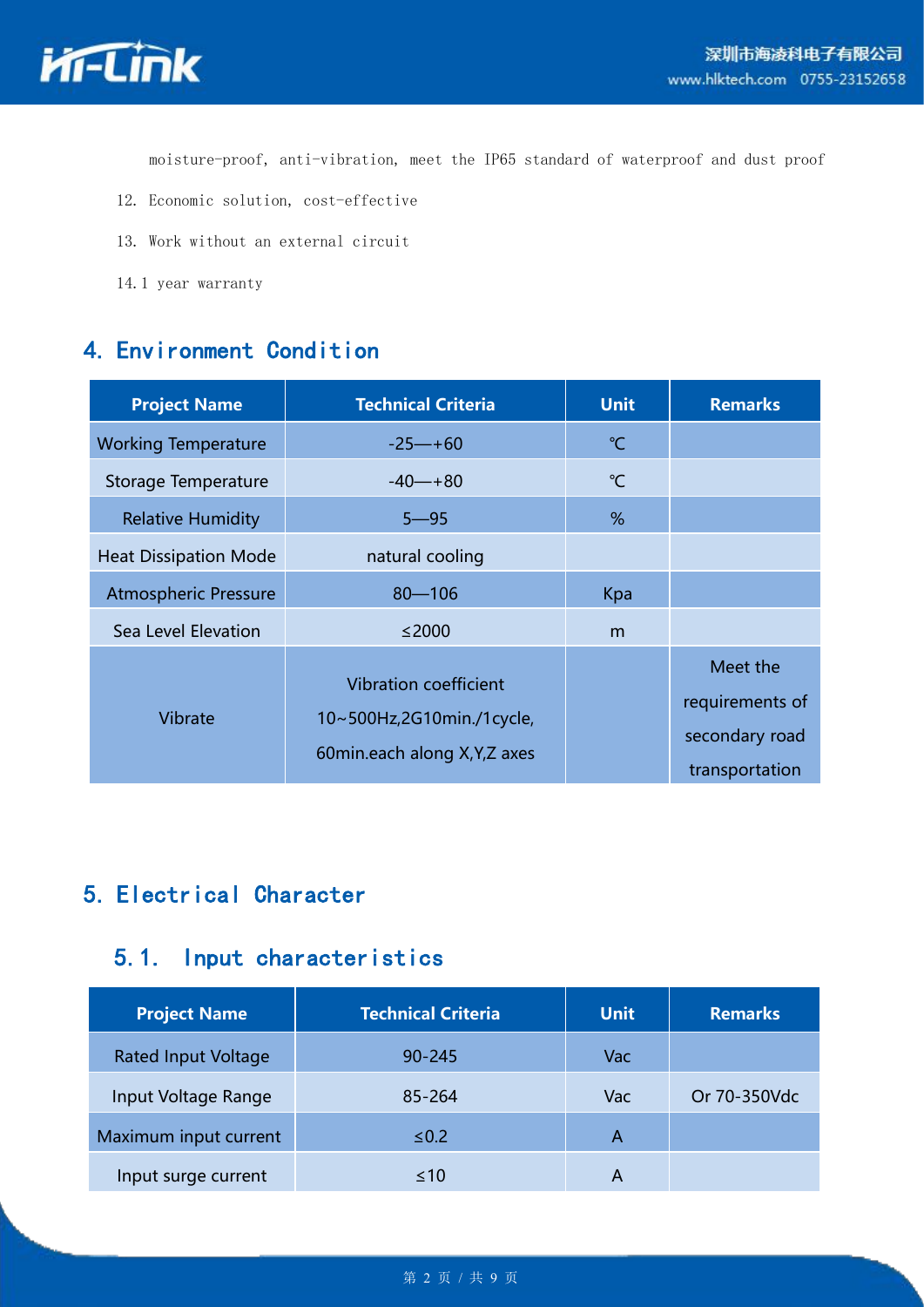

| Maximum input voltage                  | $≤270$                                    | Vac |           |
|----------------------------------------|-------------------------------------------|-----|-----------|
| Input slow start                       | $\leq 50$                                 | mS  |           |
| Input low voltage<br>efficiency        | Vin=110Vac, output full load $\geq$<br>69 | %   |           |
| Input high voltage<br>efficiency       | Vin=220Vac, output full load≥70           | %   |           |
| Long-term reliability                  | $MTBF \ge 100, 000$                       | h   |           |
| <b>External fuse</b><br>recommendation | 0.5A/250Vac                               |     | Slow fuse |

Note: test at room temperature

## <span id="page-4-0"></span>5.2. Output Characteristic (3.3V/3000mA)

| <b>Project Name</b>            | <b>Technical Criteria</b>                      | <b>Unit</b>     | <b>Remarks</b> |
|--------------------------------|------------------------------------------------|-----------------|----------------|
| No-load rated                  | $3.3 \pm 0.1$                                  | Vdc             |                |
| output voltage                 |                                                |                 |                |
| Full load rated                | $3.3 \pm 0.2$                                  | <b>Vdc</b>      |                |
| output voltage                 |                                                |                 |                |
| Short-time                     |                                                |                 |                |
| maximum output                 | $\geq$ 3000                                    | mA              |                |
| current                        |                                                |                 |                |
| Long time maximum              | >3300                                          | mA              |                |
| output current                 |                                                |                 |                |
| voltage regulation             | ±2                                             | %               |                |
| load regulation                | ±0.5                                           | %               |                |
|                                | $\leq 50$                                      |                 |                |
| Output ripple and              | Rated input voltage, full output load. Using   |                 |                |
| noise                          | 20MHz bandwidth oscilloscope,                  | mV              |                |
| $(mVp-p)$                      | Load side and 10uF and 0.1uF capacitors are    |                 |                |
|                                | tested.                                        |                 |                |
| Switching machine<br>overshoot | (rated input voltage, output plus 10% load) ≤5 | %V <sub>O</sub> |                |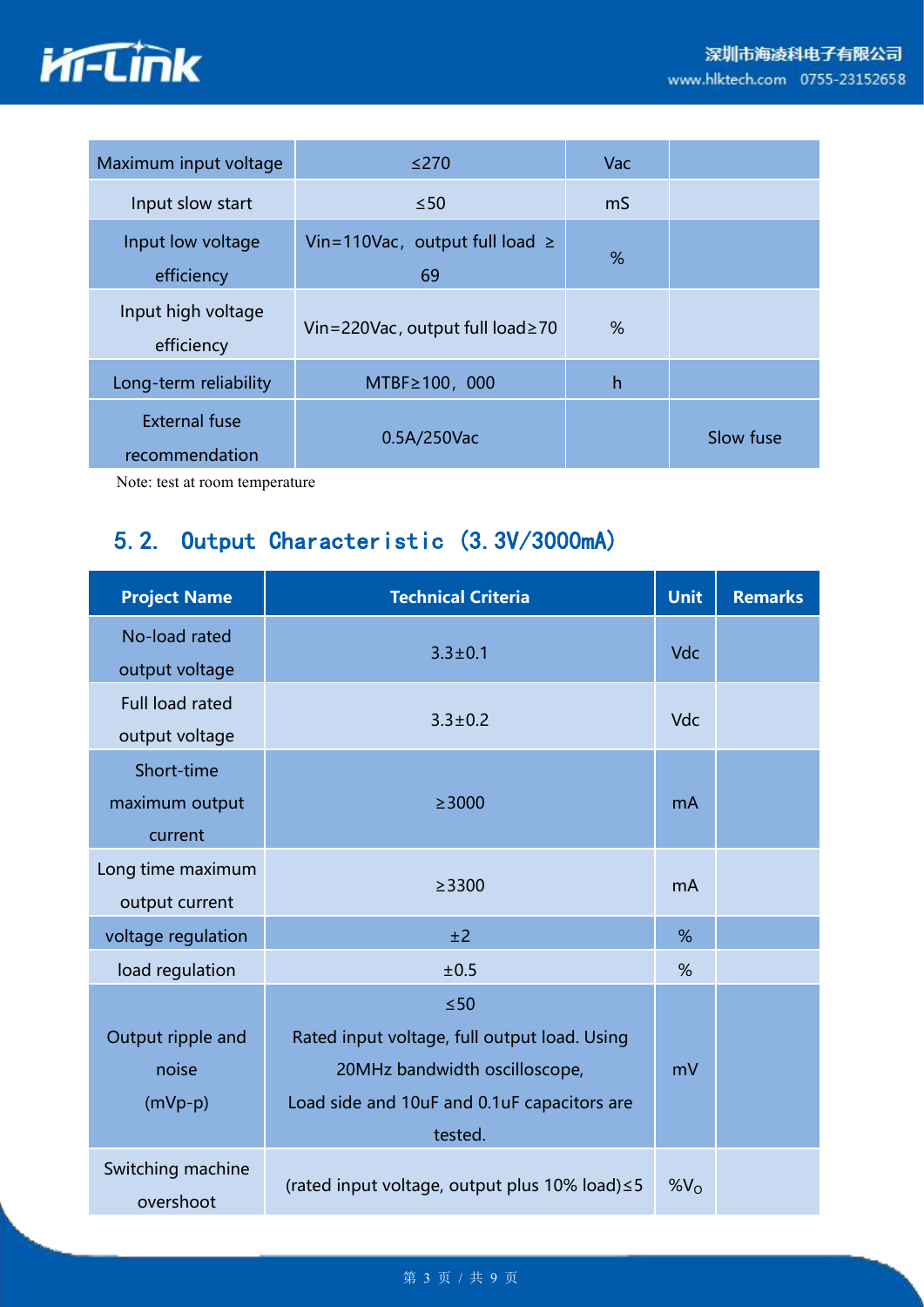

| amplitude                          |                                                                                                                     |   |                                                |
|------------------------------------|---------------------------------------------------------------------------------------------------------------------|---|------------------------------------------------|
| Output over-current<br>protection  | 110-150% of maximum output load                                                                                     | A |                                                |
| Output short circuit<br>protection | Direct short circuit in normal output and<br>automatic return to normal operation after<br>removal of short circuit |   | <b>No</b><br>damage to<br>the whole<br>machine |

## <span id="page-5-0"></span>5.3. Output Characteristic(5V/2000mA)

| <b>Project Name</b> | <b>Technical Criteria</b>                      | <b>Unit</b> | <b>Remarks</b> |
|---------------------|------------------------------------------------|-------------|----------------|
| No-load rated       | 5 ± 0.1                                        | Vdc         |                |
| output voltage      |                                                |             |                |
| Full load rated     | 5 ± 0.2                                        |             |                |
| output voltage      |                                                | Vdc         |                |
| Short-time          |                                                |             |                |
| maximum output      | $\geq$ 2200                                    | mA          |                |
| current             |                                                |             |                |
| Long time maximum   | $\geq$ 2000                                    | <b>mA</b>   |                |
| output current      |                                                |             |                |
| voltage regulation  | ±0.2                                           | %           |                |
| load regulation     | ±0.5                                           | %           |                |
|                     | $\leq 50$                                      |             |                |
| Output ripple and   | Rated input voltage, full output load. Using   |             |                |
| noise               | 20MHz bandwidth oscilloscope,                  | mV          |                |
| $(mVp-p)$           | Load side and 10uF and 0.1uF capacitors are    |             |                |
|                     | tested.                                        |             |                |
| Switching machine   |                                                |             |                |
| overshoot           | (rated input voltage, output plus 10% load) ≤5 | $%V_{O}$    |                |
| amplitude           |                                                |             |                |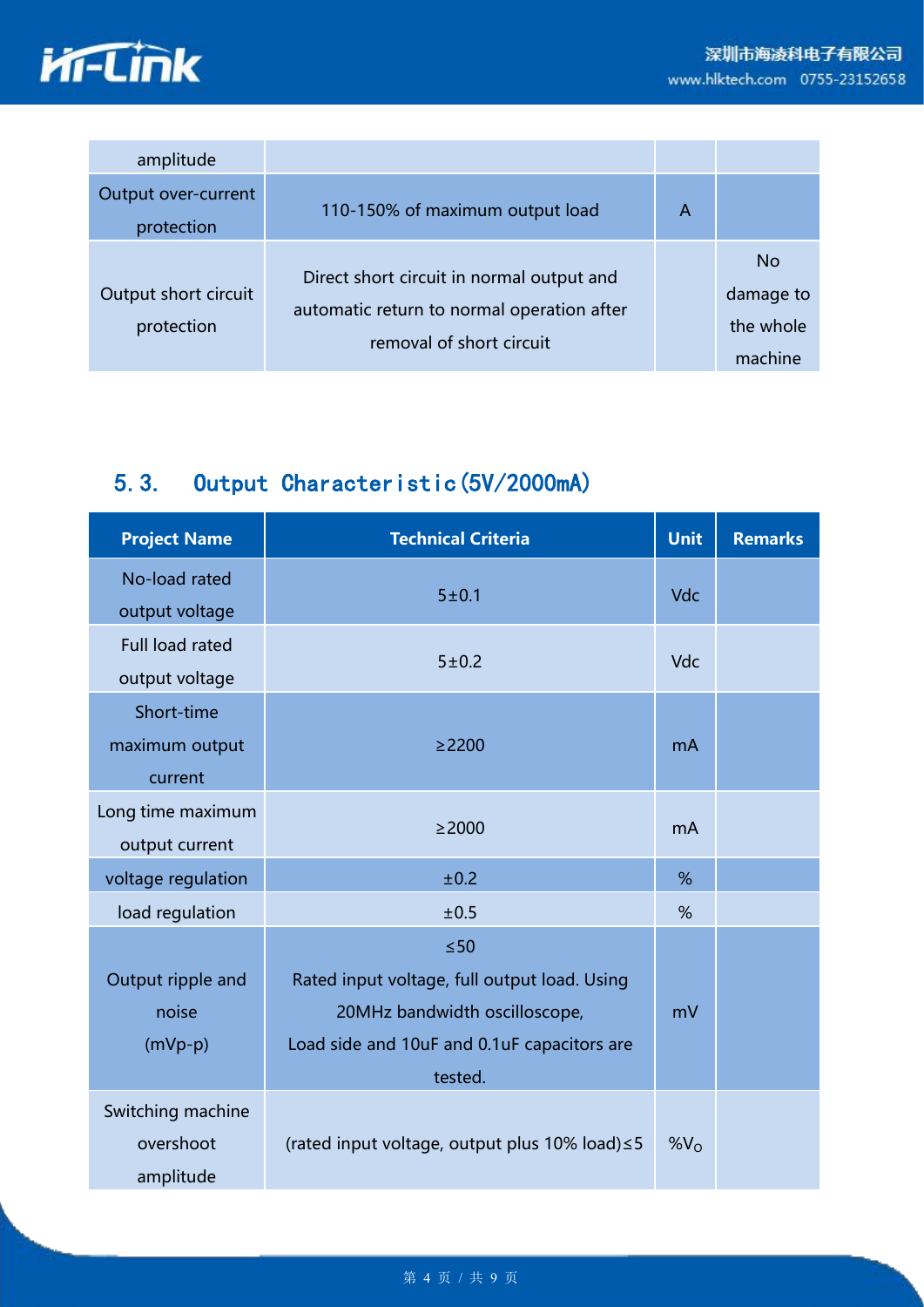

| Output over-current<br>protection  | 110-150% of maximum output load                                                                                     | A |                                                |
|------------------------------------|---------------------------------------------------------------------------------------------------------------------|---|------------------------------------------------|
| Output short circuit<br>protection | Direct short circuit in normal output and<br>automatic return to normal operation after<br>removal of short circuit |   | <b>No</b><br>damage to<br>the whole<br>machine |

## <span id="page-6-0"></span>5.4. Output Characteristic (9V/1100mA)

| <b>Project Name</b>    | <b>Technical Criteria</b>                      | <b>Unit</b>     | <b>Remarks</b> |
|------------------------|------------------------------------------------|-----------------|----------------|
| No-load rated          | 9 ± 0.1                                        | <b>Vdc</b>      |                |
| output voltage         |                                                |                 |                |
| <b>Full load rated</b> | $9 + 0.2$                                      | Vdc             |                |
| output voltage         |                                                |                 |                |
| Short-time             |                                                |                 |                |
| maximum output         | $\geq 1200$                                    | mA              |                |
| current                |                                                |                 |                |
| Long time maximum      |                                                |                 |                |
| output current         | ≥1100                                          | mA              |                |
| voltage regulation     | ±2                                             | %               |                |
| load regulation        | ±0.5                                           | %               |                |
|                        | $\leq 70$                                      |                 |                |
| Output ripple and      | Rated input voltage, full output load. Using   |                 |                |
| noise                  | 20MHz bandwidth oscilloscope,                  | mV              |                |
| $(mVp-p)$              | Load side and 10uF and 0.1uF capacitors are    |                 |                |
|                        | tested.                                        |                 |                |
| Switching machine      |                                                |                 |                |
| overshoot              | (rated input voltage, output plus 10% load) ≤5 | %V <sub>O</sub> |                |
| amplitude              |                                                |                 |                |
| Output over-current    | 110-150% of maximum output load                | $\mathsf{A}$    |                |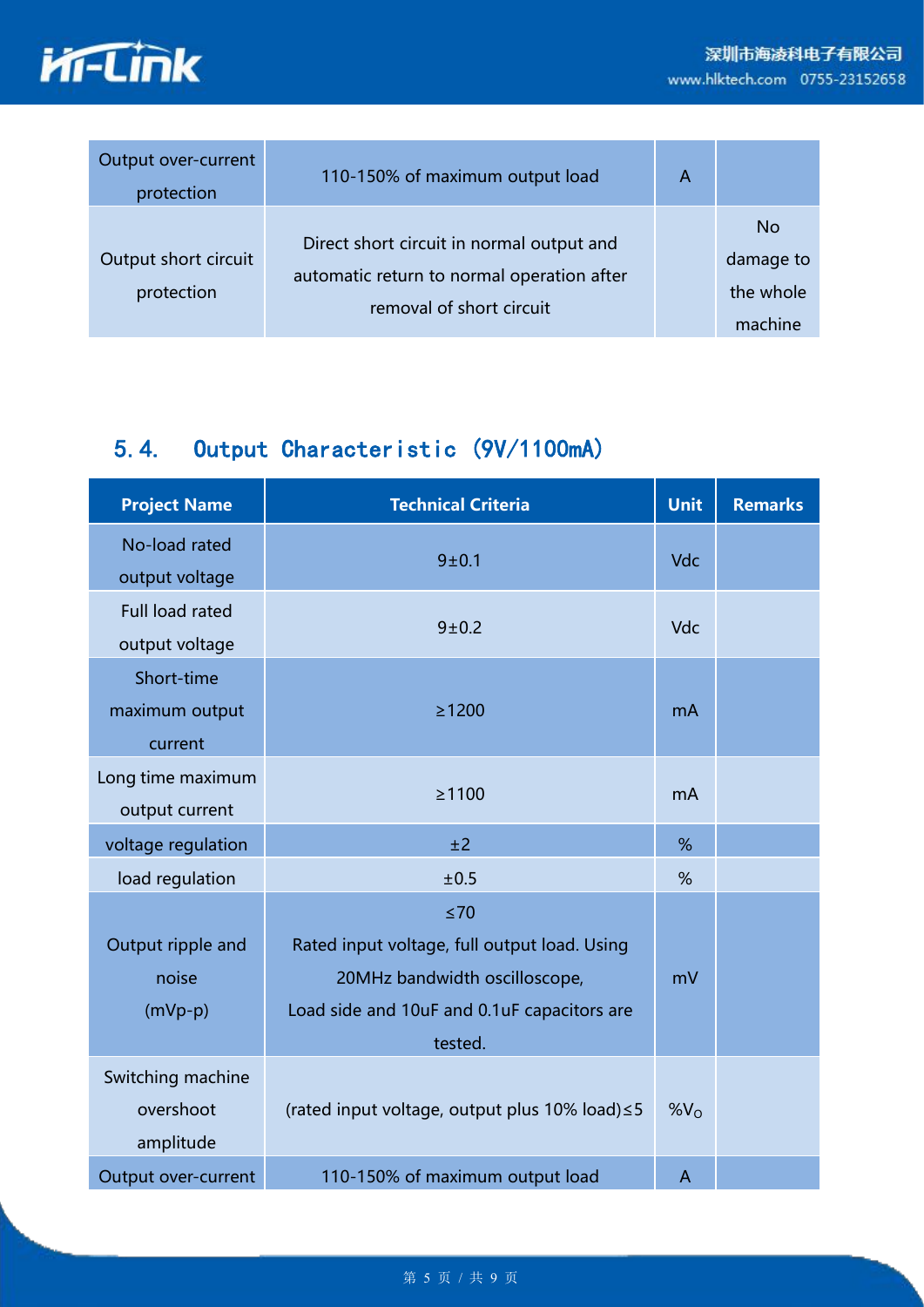



| protection                         |                                                                                                                     |                                                |
|------------------------------------|---------------------------------------------------------------------------------------------------------------------|------------------------------------------------|
| Output short circuit<br>protection | Direct short circuit in normal output and<br>automatic return to normal operation after<br>removal of short circuit | <b>No</b><br>damage to<br>the whole<br>machine |

## <span id="page-7-0"></span>5.5. Output Characteristic (12V/830mA)

| <b>Project Name</b> | <b>Technical Criteria</b>                      | <b>Unit</b>     | <b>Remarks</b> |
|---------------------|------------------------------------------------|-----------------|----------------|
| No-load rated       | $12 \pm 0.1$                                   | <b>Vdc</b>      |                |
| output voltage      |                                                |                 |                |
| Full load rated     | $12 + 0.2$                                     | Vdc             |                |
| output voltage      |                                                |                 |                |
| Short-time          |                                                |                 |                |
| maximum output      | $\geq 900$                                     | <b>mA</b>       |                |
| current             |                                                |                 |                |
| Long time maximum   | $\geq 830$                                     | m <sub>A</sub>  |                |
| output current      |                                                |                 |                |
| voltage regulation  | ±2                                             | %               |                |
| load regulation     | ±0.5                                           | %               |                |
|                     | $\leq 70$                                      |                 |                |
| Output ripple and   | Rated input voltage, full output load. Using   |                 |                |
| noise               | 20MHz bandwidth oscilloscope,                  | mV              |                |
| $(mVp-p)$           | Load side and 10uF and 0.1uF capacitors are    |                 |                |
|                     | tested.                                        |                 |                |
| Switching machine   |                                                |                 |                |
| overshoot           | (rated input voltage, output plus 10% load) ≤5 | %V <sub>O</sub> |                |
| amplitude           |                                                |                 |                |
| Output over-current | 110-150% of maximum output load                | $\mathsf{A}$    |                |
| protection          |                                                |                 |                |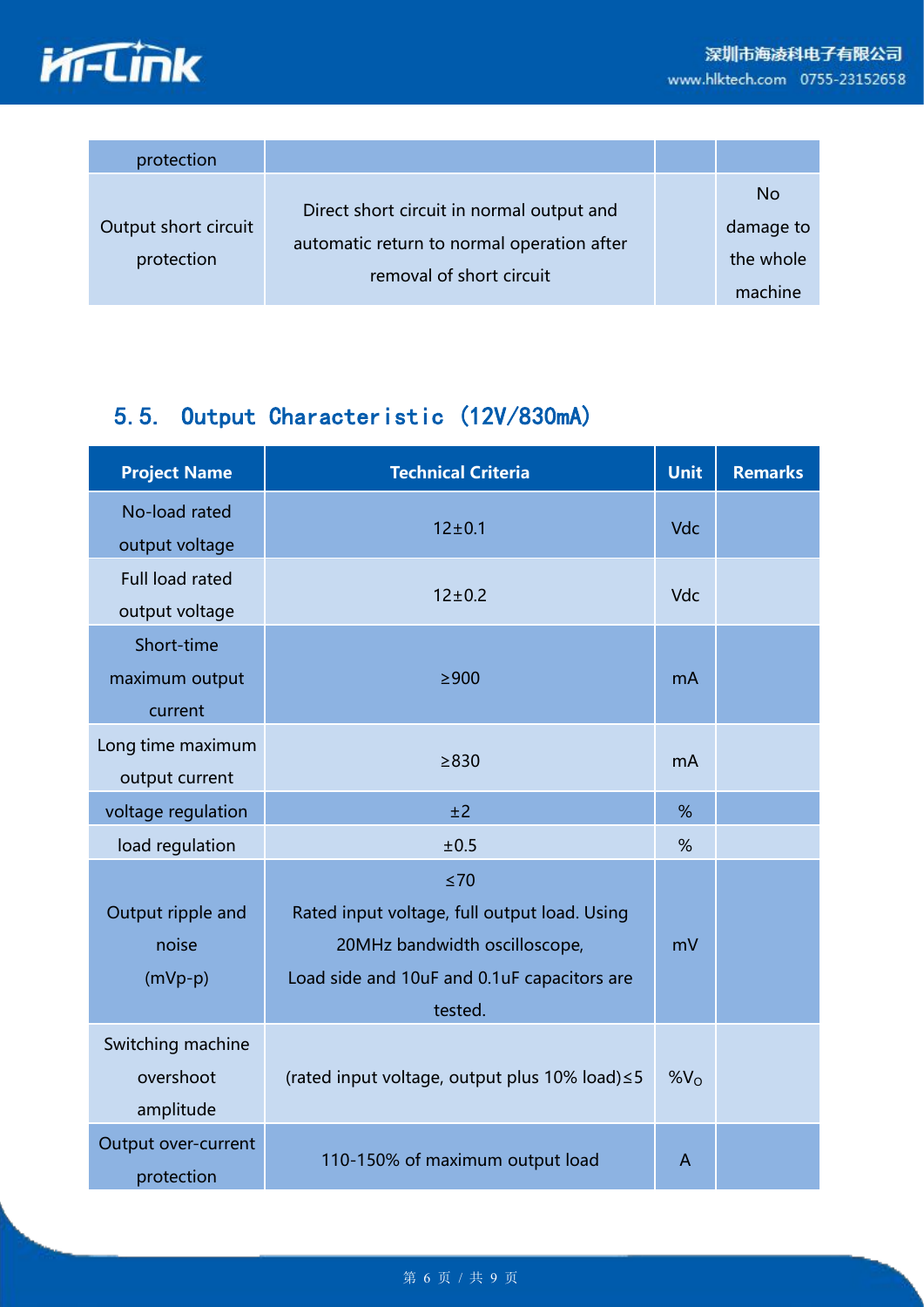

| Output short circuit<br>protection | Direct short circuit in normal output and<br>automatic return to normal operation after<br>removal of short circuit |  | No.<br>damage to<br>the whole<br>machine |  |
|------------------------------------|---------------------------------------------------------------------------------------------------------------------|--|------------------------------------------|--|
|------------------------------------|---------------------------------------------------------------------------------------------------------------------|--|------------------------------------------|--|

## <span id="page-8-0"></span>5.6. Output Characteristic (24V/420mA)

| <b>Project Name</b>                         | <b>Technical Criteria</b>                                                                                                                            | <b>Unit</b>    | <b>Remarks</b> |
|---------------------------------------------|------------------------------------------------------------------------------------------------------------------------------------------------------|----------------|----------------|
| No-load rated<br>output voltage             | $24 \pm 0.1$                                                                                                                                         | Vdc            |                |
| <b>Full load rated</b><br>output voltage    | $24 \pm 0.2$                                                                                                                                         | Vdc            |                |
| Short-time<br>maximum output<br>current     | $\geq$ 480                                                                                                                                           | m <sub>A</sub> |                |
| Long time maximum<br>output current         | $\geq$ 420                                                                                                                                           | m <sub>A</sub> |                |
| voltage regulation                          | ±2                                                                                                                                                   | %              |                |
| load regulation                             | ±0.5                                                                                                                                                 | %              |                |
| Output ripple and<br>noise<br>$(mVp-p)$     | $\leq 70$<br>Rated input voltage, full output load. Using<br>20MHz bandwidth oscilloscope,<br>Load side and 10uF and 0.1uF capacitors are<br>tested. | mV             |                |
| Switching machine<br>overshoot<br>amplitude | (rated input voltage, output plus 10% load) ≤5                                                                                                       | $%V_{O}$       |                |
| Output over-current<br>protection           | 110-150% of maximum output load                                                                                                                      | $\overline{A}$ |                |
| Output short circuit                        | Direct short circuit in normal output and                                                                                                            |                | <b>No</b>      |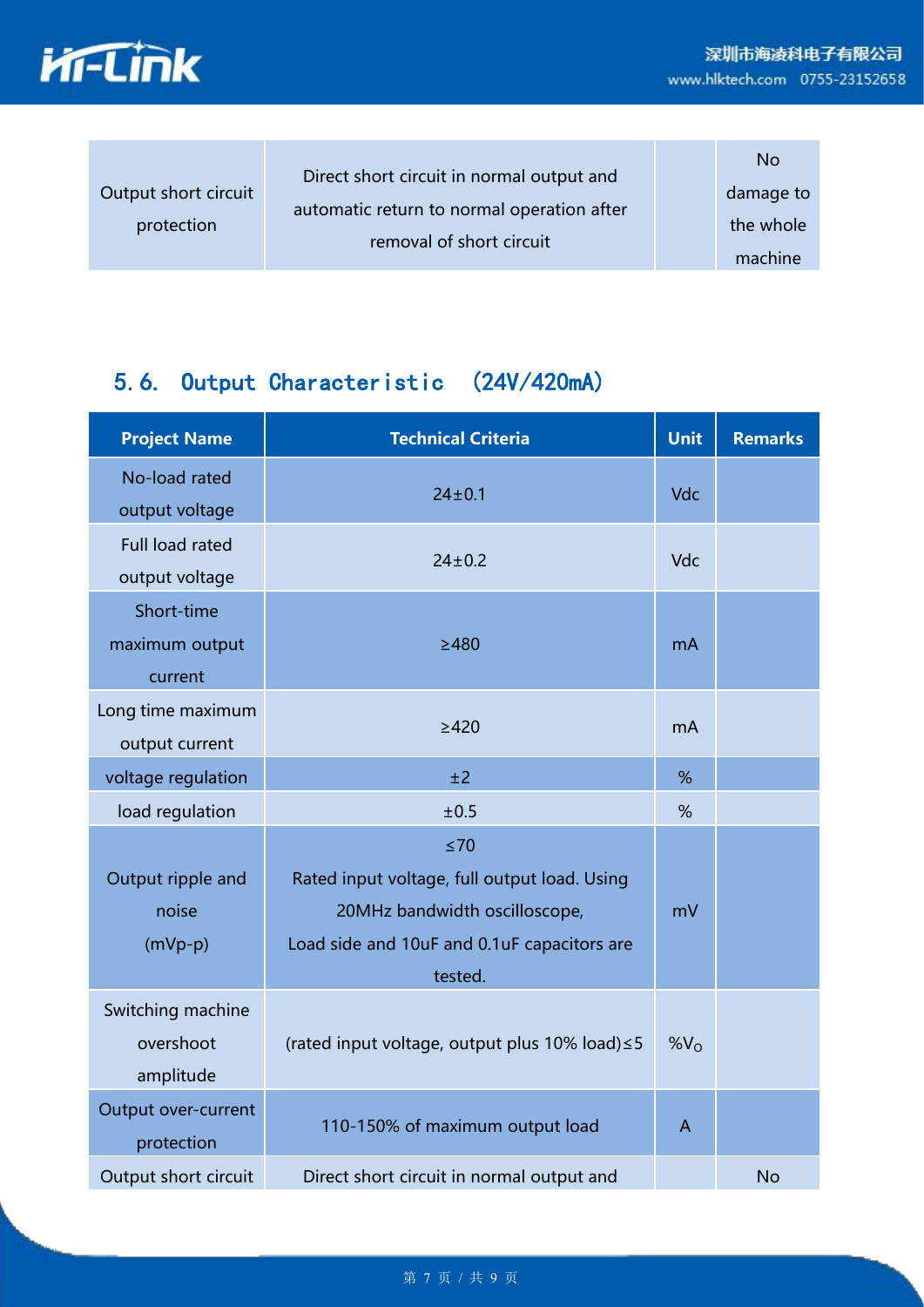

| protection | automatic return to normal operation after | damage to |
|------------|--------------------------------------------|-----------|
|            | removal of short circuit                   | the whole |
|            |                                            | machine   |

## <span id="page-9-0"></span>6. Input voltage and load characteristics



Input voltage and load characteristic curve

## <span id="page-9-1"></span>7. Working environment temperature and load characteristics



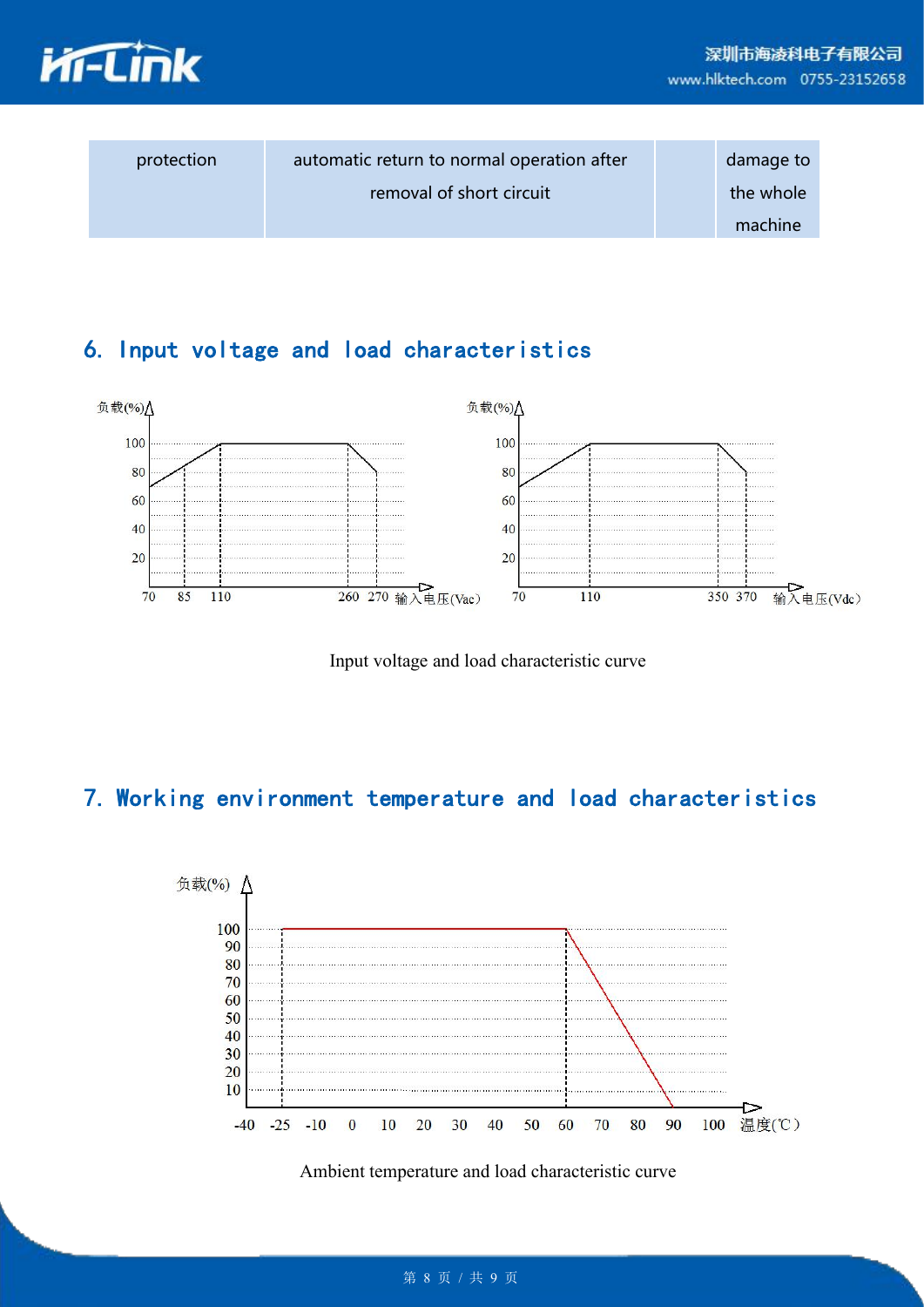

## <span id="page-10-0"></span>8. Typical application circuit



#### <span id="page-10-1"></span>Input section

| <b>Component bit</b>           |                                                                |  |                                              |
|--------------------------------|----------------------------------------------------------------|--|----------------------------------------------|
| number /<br>recommended device | <b>Function</b>                                                |  | <b>Recommended value</b>                     |
| Fuse                           | Protect the circuit from damage<br>when the module is abnormal |  | 0.5A/250Vacslow fuses.                       |
| Varistor                       | The cumulative surge is to protect<br>the module from damage   |  | 10D561K                                      |
| C1/ Safety capacitance         | Filtering, Security Protection (EMC<br>Authentication)         |  | 0.1uF/275Vac                                 |
| L1/ common-mode<br>inductance  | <b>EMI filter</b>                                              |  | Inductive value 10-15mH,<br>current 70-500mA |
|                                |                                                                |  |                                              |
| Safety capacitance             |                                                                |  | Common-mode inductance                       |

#### Remarks:

Fuse and varistor are basic protective circuits.

If you need to pass the authentication, the Anchorage capacitance and common-mode inductance must not be omitted.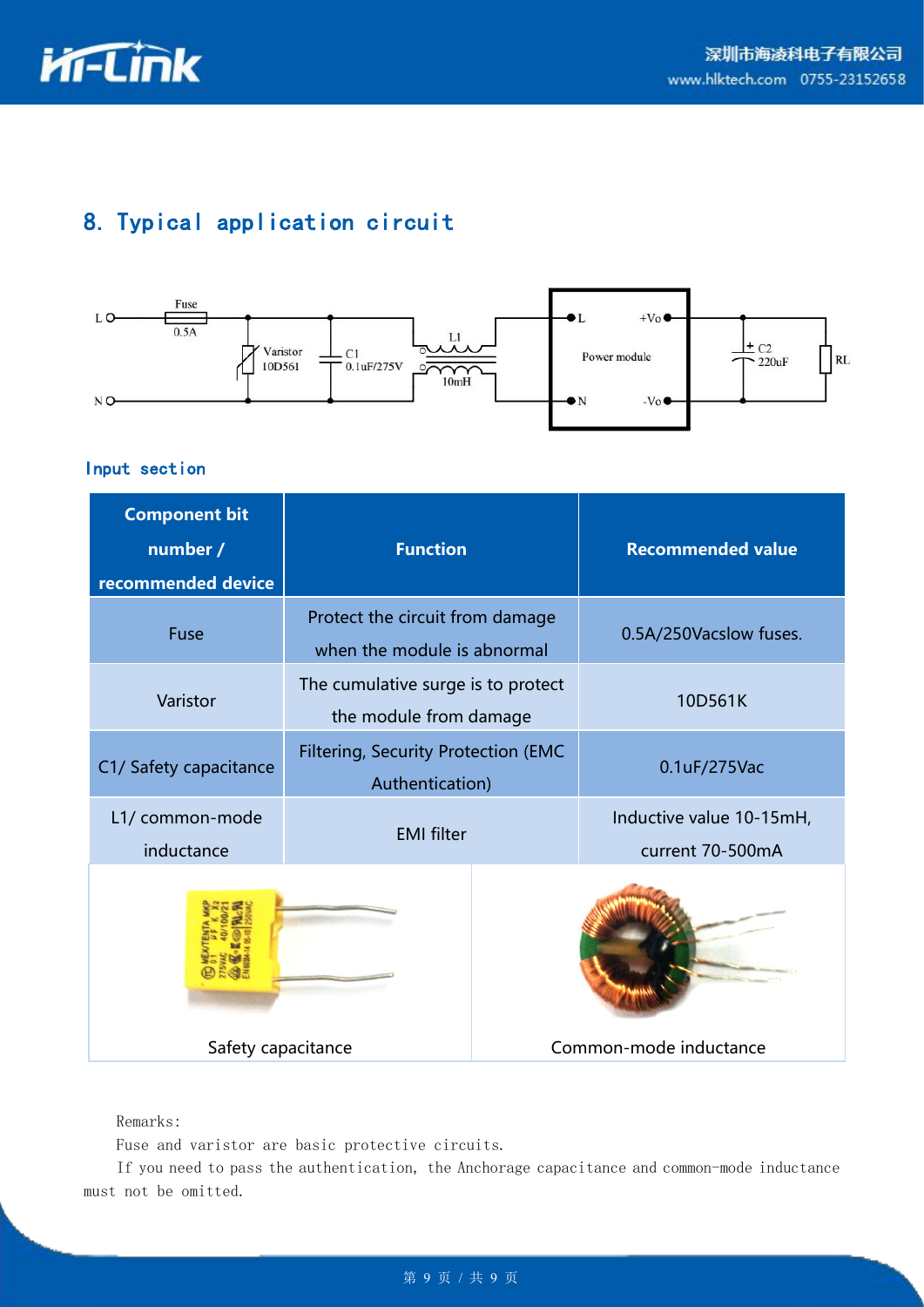

#### <span id="page-11-0"></span>Output Part

| <b>Component bit</b><br>number /<br>recommended device | <b>Function</b>                                                                   | <b>Recommended value</b>                                                                               |
|--------------------------------------------------------|-----------------------------------------------------------------------------------|--------------------------------------------------------------------------------------------------------|
| C2/filter capacitance                                  | Filter, output ripple can be<br>controlled in 30mV after adding<br>this capacitor | Aluminium electrolytic<br>capacitance, capacity 100-220<br>UF, voltage reduction greater<br>than $75%$ |
| RL/load                                                | load                                                                              |                                                                                                        |

Note: C2 filter capacitor can reduce the output ripple from the original 50mV to the 30mV.

## <span id="page-11-1"></span>9. Safety Characteristic

## <span id="page-11-2"></span>9.1. Certification

Product design complies with UL,CE safety certification requirements. (UL,CE certification is done by customers themselves.)

### <span id="page-11-3"></span>9.2. Safety and electromagnetic compatibility:

- The input design adopts UL certification 1A insurance;
- The PCB board is made of double-sided copper clad foil, and the material fire resistance grade is 94-V0 grade;
- Safety standards comply with UL1012,EN60950,UL60950
- Insulation voltage: I/P-O/P:2500Vac
- Insulation resistance: I/P-O/P>100M Ohms/500Vdc 25℃ 70% RH
- Conduction and radiation conformance to EN55011, EN55022 (CISPR22)
- Electrostatic discharge: IEC/EN 61000-4-2 level 4 8kV/15kV
- Radio frequency radiation immunity: IEC/EN 61000-4-3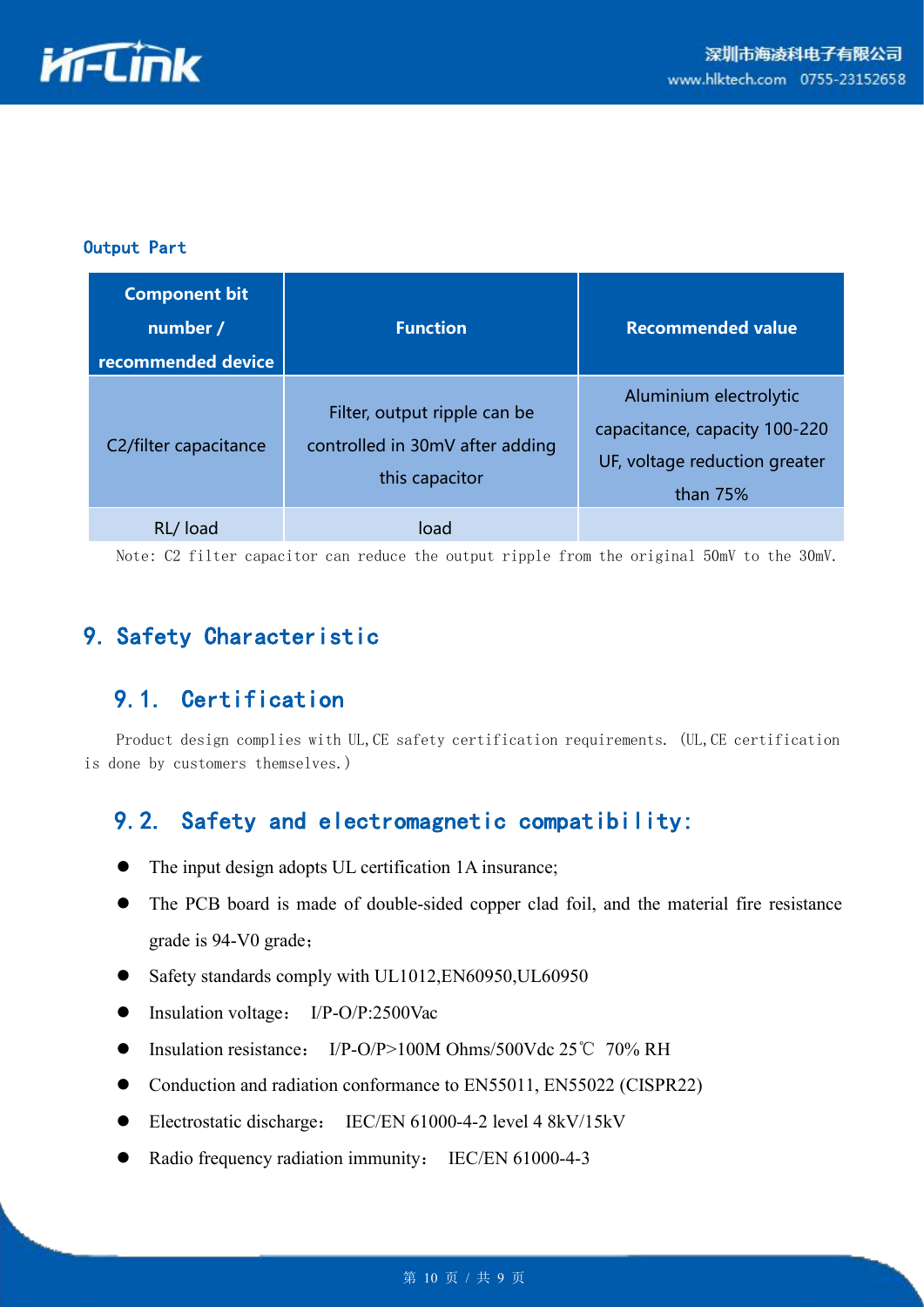

### <span id="page-12-0"></span>9.3. Temperature rise safety design:

The maximum temperature rise of the internal surface of the power supply capacitor and the main converter is not more than 90 ℃ at room temperature, and the maximum temperature rise of the shell surface is not more than 60 ℃.

#### <span id="page-12-1"></span>10. Marking, packing, transportation, storage

## <span id="page-12-2"></span>10.1. Marking

#### <span id="page-12-3"></span>10.1.1. Product marking

A unique bar code label is affixed to ensure the trace ability of information such as the production date and batch of each piece of product. Its content conforms to the national standard, the industry standard stipulation.

#### <span id="page-12-4"></span>10.1.2. Packing marking

The packing boxes are marked with the name of the manufacturer, site, zip code, product model, factory year, month, day;

Marked "up", "moisture-proof", "careful light" and other transport signs, all signs are in accordance with the GB 191 requirements.

### <span id="page-12-5"></span>10.2. Packing

The product uses the special absorption plastic box to separate the packing, has the vibration proof function, and conforms to the GB 3873 stipulation.

#### <span id="page-12-6"></span>10.3. Transportation

The packaged products can be transported by any means of transportation, should be covered in the transportation, should not be violent vibration, impact, etc.

### <span id="page-12-7"></span>10.4. Storage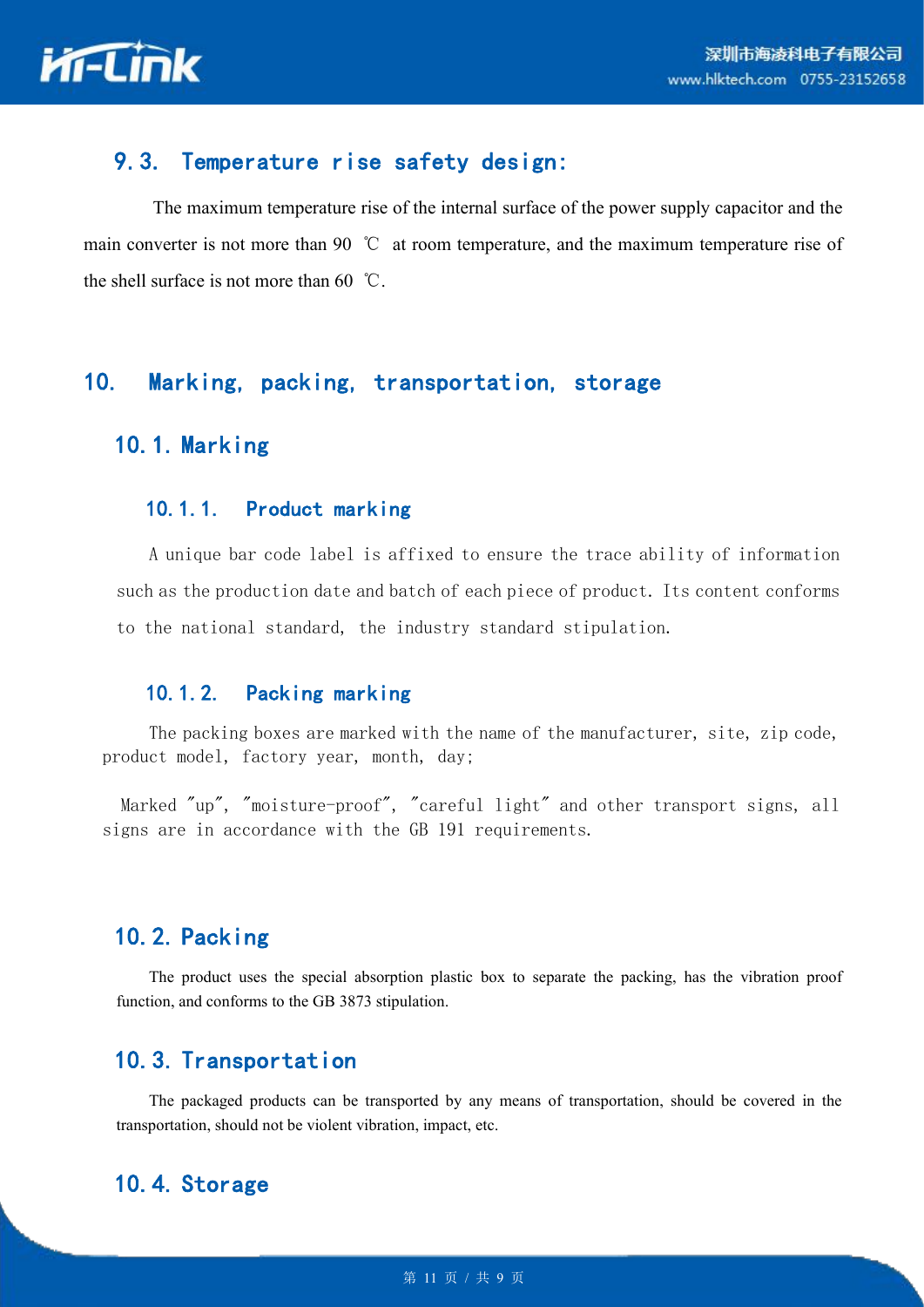

Products shall be stored in accordance with GB 3873.

<span id="page-13-0"></span>11. Weight and Dimensions